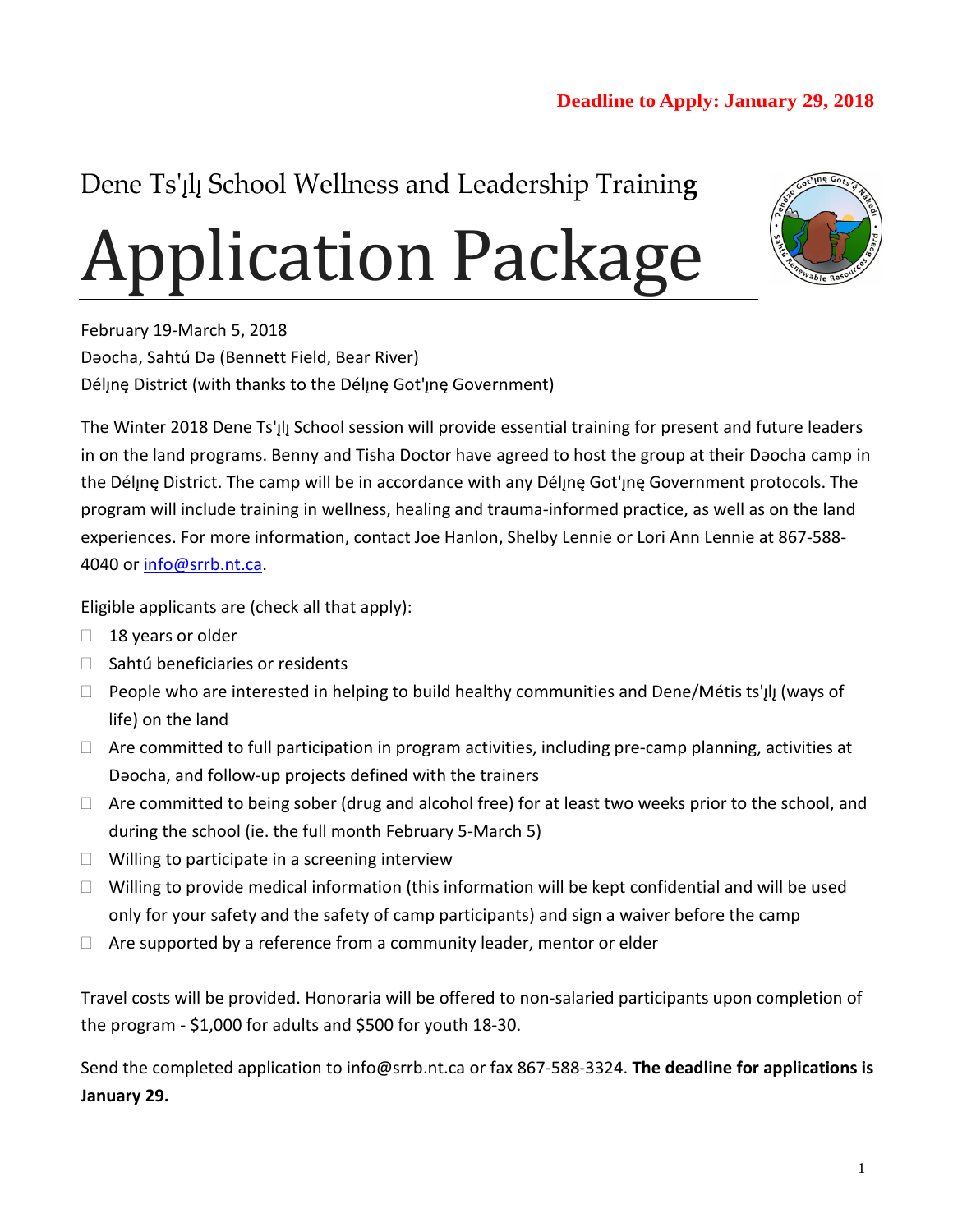### Personal information

| <b>Name</b>       |             |
|-------------------|-------------|
|                   |             |
| PO Box            | Community   |
| <b>Phone</b>      |             |
| numbers           | Email       |
| (cell/landline)   |             |
|                   | Sahtú       |
| <b>Birth date</b> | beneficiary |
|                   |             |
|                   |             |

#### Emergency contact information

| <b>Name</b> | Phone<br>$ -$ |  |
|-------------|---------------|--|
|             |               |  |

#### Personal background and training objectives

*Please answer the following questions. You are encouraged to use extra pages if you wish. You are welcome to contact the SRRB office at [info@srrb.nt.ca](mailto:info@srrb.nt.ca) or 867-588-4040 if you require help with your application.*

1. Why do you want to participate in wellness and leadership training at Dene Ts'll School? What do you want to learn? How will the training help you and your community?

2. Who is your Dene hero? Why?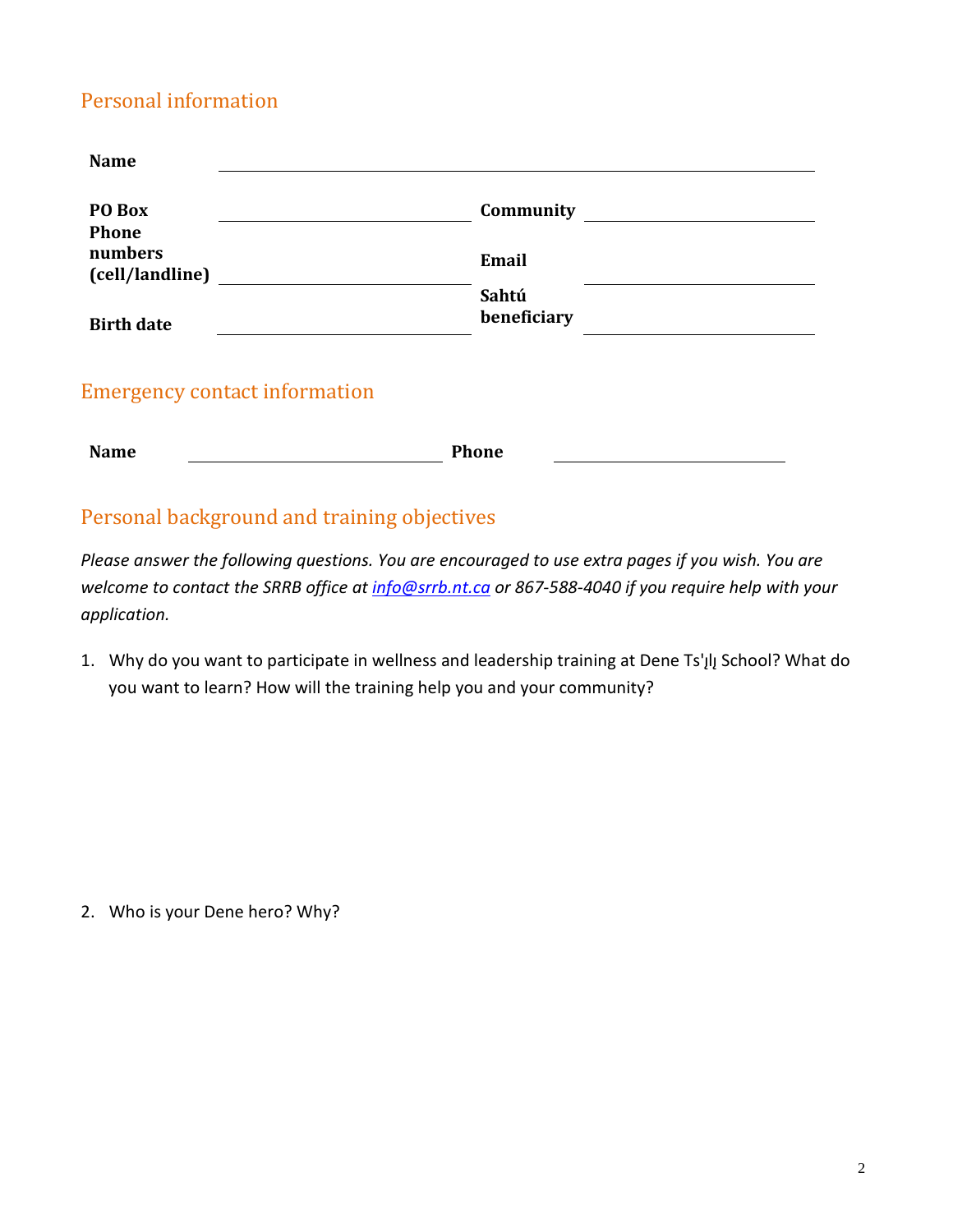3. What are the things in your life that help you keep strong?

4. What are you most proud of in your life? What is your life goal?

5. How physically fit are you? Do you regularly exercise or play sports, or are you active on the land? If so, describe.

6. Is there anything else about yourself that you would like us to know in considering your application? Use an extra page if you wish.